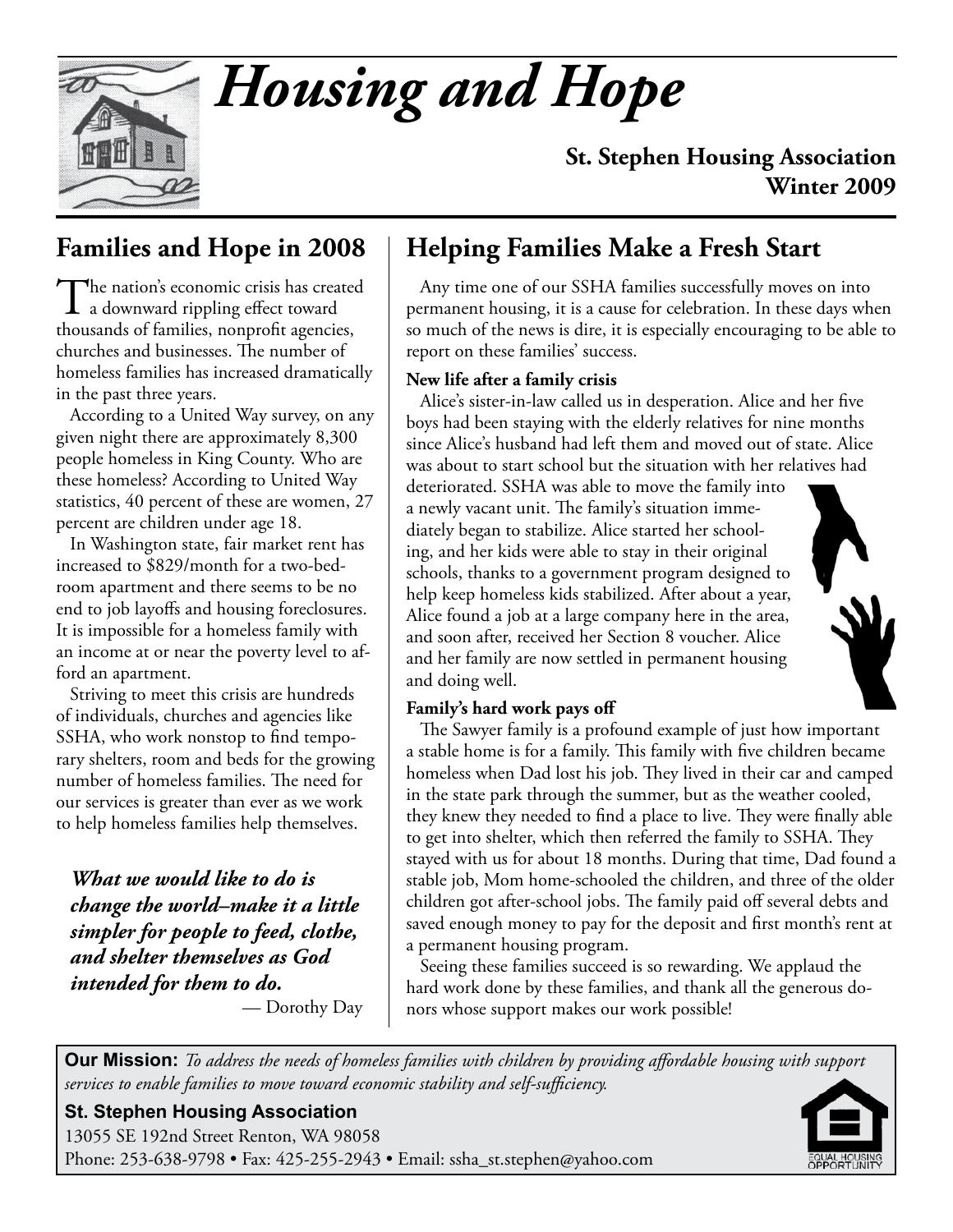# **Perspectives on Poverty in Two Cultures**

*SSHA deals every day with the effects of poverty in in our American culture. SSHA supporter Patrick Moran offers a personal and contrasting perspctive on poverty in a very different part of the world.* 

#### By Patrick Moran

 $\Gamma$  recently had the opportunity to spend the better part of a year abroad in Asia. Feeling the spirit of adven-**L** ture and wanderlust, I set off to volunteer in the Katmandu Valley in Nepal.

Knowing very little about the country except for its political turmoil and mystic mountain ranges, I chose to work as a teacher in a Buddhist monastery school and a boys' orphanage. Having volunteered all my life with various degrees of poverty, I felt as if I was prepared to deal with the economic situation that Nepal presented.

It is no secret that the effects of poverty have crippled much of Asia. I was not prepared to see what a beautiful attitude the people have. Katmandu is composed of a seemingly endless sprawl of people, dilapidated homes, tourists, temples and spirituality. It is an incredibly overwhelming city, where things move at a frenzied pace and the culture is so rich you can taste it in the air. Everywhere you turn there is the harsh reality of poverty: women stooped with the burdens of time begging on every corner, thousands of homeless families with young children. It's a jaw-dropping sight that changes everyone who sees it.

My work gave me an intimate look at the true nature of poverty in Asia. Although poverty is debilitating and rampant, the impoverished communities don't seem to

## **Youth group offers Christmas cheer**

Many thanks to the  $7<sup>th</sup>$  and  $8<sup>th</sup>$  grade Jr. High teen group of St. Stephen's Parish, who volunteered to "adopt" an SSHA family for Christmas 2008.

The group was assigned a family of 10 for their giftgiving mission, and the teens really came through. They held a bowling event to raise funds. About 30 teens participated, and they raised an amazing \$1,000 from their families and friends. Members of the teen group helped shop for presents. They were able to fulfill their family's



entire modest wish list and provide a few extras as well. The teens also wrapped and delivered the gifts. Great job!

notice how poor they are. They have been taught that life is as it should be. With a caste system firmly rooted in all facets of society, the Nepali way of life is pure acceptance. The Nepali people have little yet share everything they have with their friends and family.

Yet there is very little hope or sense of betterment. In



America, we work hard to spread a message of hope and inspiration to overcome hardships. Our society looks down on being poor and in turn brings a sense of despair to those who are in situations of extreme poverty. What might happen if we could teach a blending between the Nepali and American views, with hope and change coupled with acceptance, peace and sharing?

My experience in the foothills of Nepal brought me within a stone's throw of the Himalayan Mountains, and face-to-face with the reality of extreme poverty. It has shaped my views on what true happiness is and I am forever changed.

## **In Memoriam**

Phil McEachern accomplished so much in his 73 years. His many endeavors in church, education, homelessness and politics enriched and touched so many lives. Some of his volunteer achievements were:



- Phil McEachern 1935-2008
- Board member of St. Stephen Housing Association
- Active member of the Peace and Justice group of St. Francis of Assisi Parish
- Board member of the YMCA
- President, Highline Education Association

Member, Democratic Precinct Committee Phil McEachern made a generous donation to St. Stephen Housing Association, which was used for the playground equipment and park benches at St. Stephen Housing's City Park townhouses in Auburn. St. Stephen Housing owes a debt of gratitude to this great man.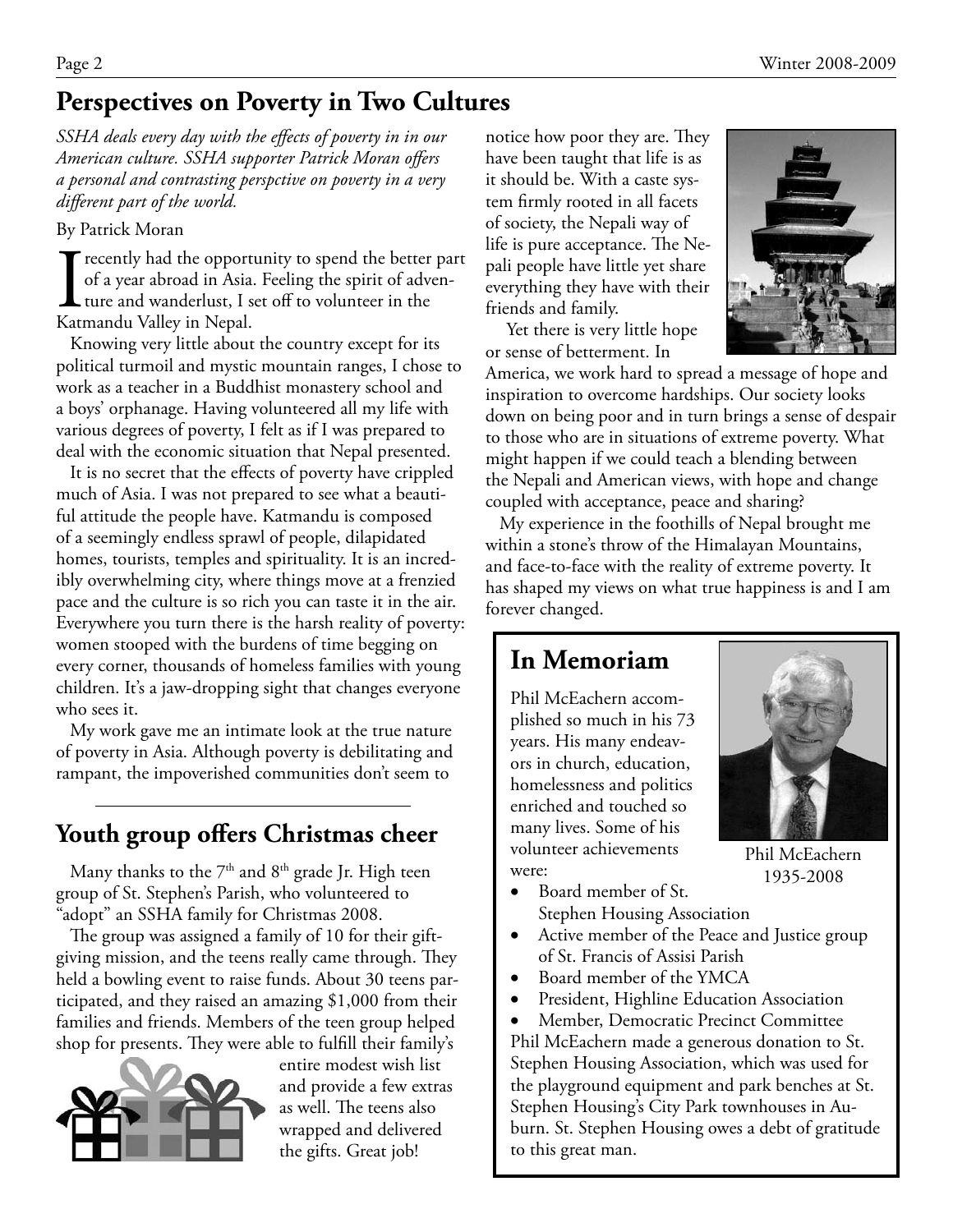## *From the President's Desk*

The volunteer head of maintenance at our Auburn City Park townhouses startled me when he said, "some of our siding is starting to fall," referring to the 12-unit wooden buildings SSHA uses as transitional housing for small families. I felt a little like I was in Chicken Little's "sky is falling" story from kindergarten days. I had no idea what he was talking about. After a simple explanation, I finally got the message that the siding was over the hill.

Our board thought it prudent that we protect our investment and felt we needed to install vinyl siding. With board member involvement, we did receive a reasonable price and timeline. We are very pleased with the final results. We are also deeply grateful for the contribution of a dozen

faithful volunteers. Their efforts in replacing needed exterior lighting, replacing some vinyl flooring, removing the ground cover gravel and hand-laying brick in its stead, is much more aesthetically pleasing.

I would be remiss in not mentioning the contribution and involvement of our dedicated board along with our many other volunteers who keep SSHA running smoothly.

Without the ongoing financial support of our loyal contributors, our transitional program would not be possible.

Wishing you all a wonderful 2009,

Joan Mladineo President, St. Stephen Housing Association



*Note: All expenses are allocated to program services because all general and administrative functions are performed by volunteer staff.*